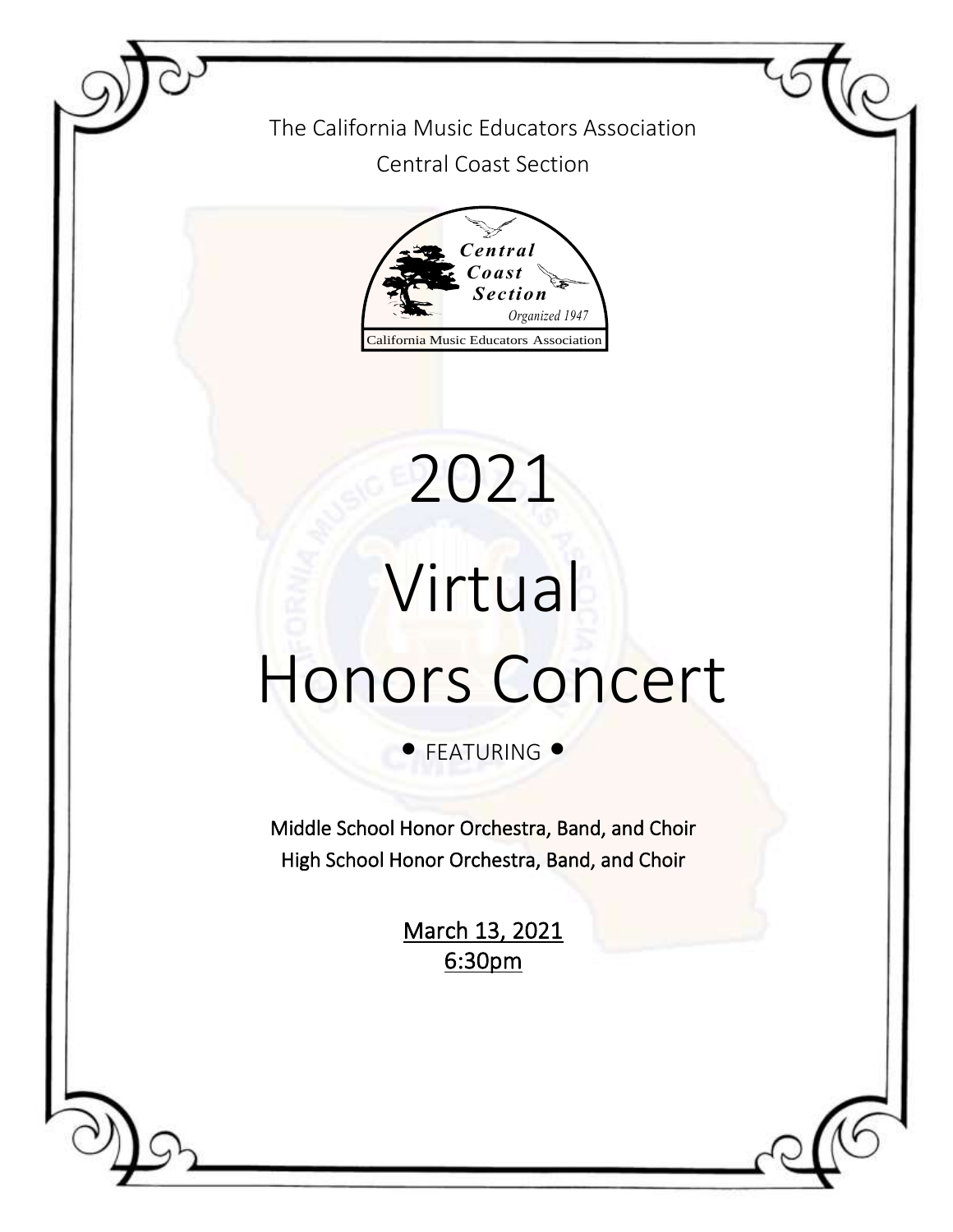# Welcome Message

Welcome to the 2021 CCS Honor Concert. On behalf of the CMEA Central Coast Section Board of Directors, congratulations to the top young musicians from our four counties - Monterey, San Benito, San Luis Obispo and Santa Cruz, who perform today.

Our Honors Concerts are the

largest events we produce annually, building cohesion of pedagogy in the art form and establishing a high standard for music education within our section. Students are able to expand their study of music with the support of their communities, families, teachers and school administrators by participating in this event. Thank you for valuing arts education by supporting a young person's journey to this stage. Each note represents the hard work and dedication of the student musicians as well as the people behind them who help see potential and value in this life-long skill that preserves culture and tradition.



It is with great appreciation to the different publishing companies. Each taking time to offer step by step instructions to make sure the ensembles you see have the proper streaming licenses for the music played. To Jesse DeCarlo, the video/sound editor, who was able to put everything together in the

format that you see today.

Through preparation by the teachers, the chairpersons and the diligent work done by the students combined bring an extra sense of refinement to the concert. If you agree, thank an administrator for keeping music in our school, and thank a teacher for supporting the professional membership of CMEA/NAfME.

This concert can also be viewed on our YouTube link found at ccsmusic.org.

Please enjoy the concert!

Best Regards, Diane Gehling, President

### 2020-2021 CCS Board of Directors

| Special Rep. (General Music)  Katrina Haeger |  |
|----------------------------------------------|--|
| Special Rep. (Higher Ed)  Scott Glysson      |  |

| Special Rep. (Social Media)Jody Clark |  |
|---------------------------------------|--|
|                                       |  |
|                                       |  |
|                                       |  |
|                                       |  |
|                                       |  |
|                                       |  |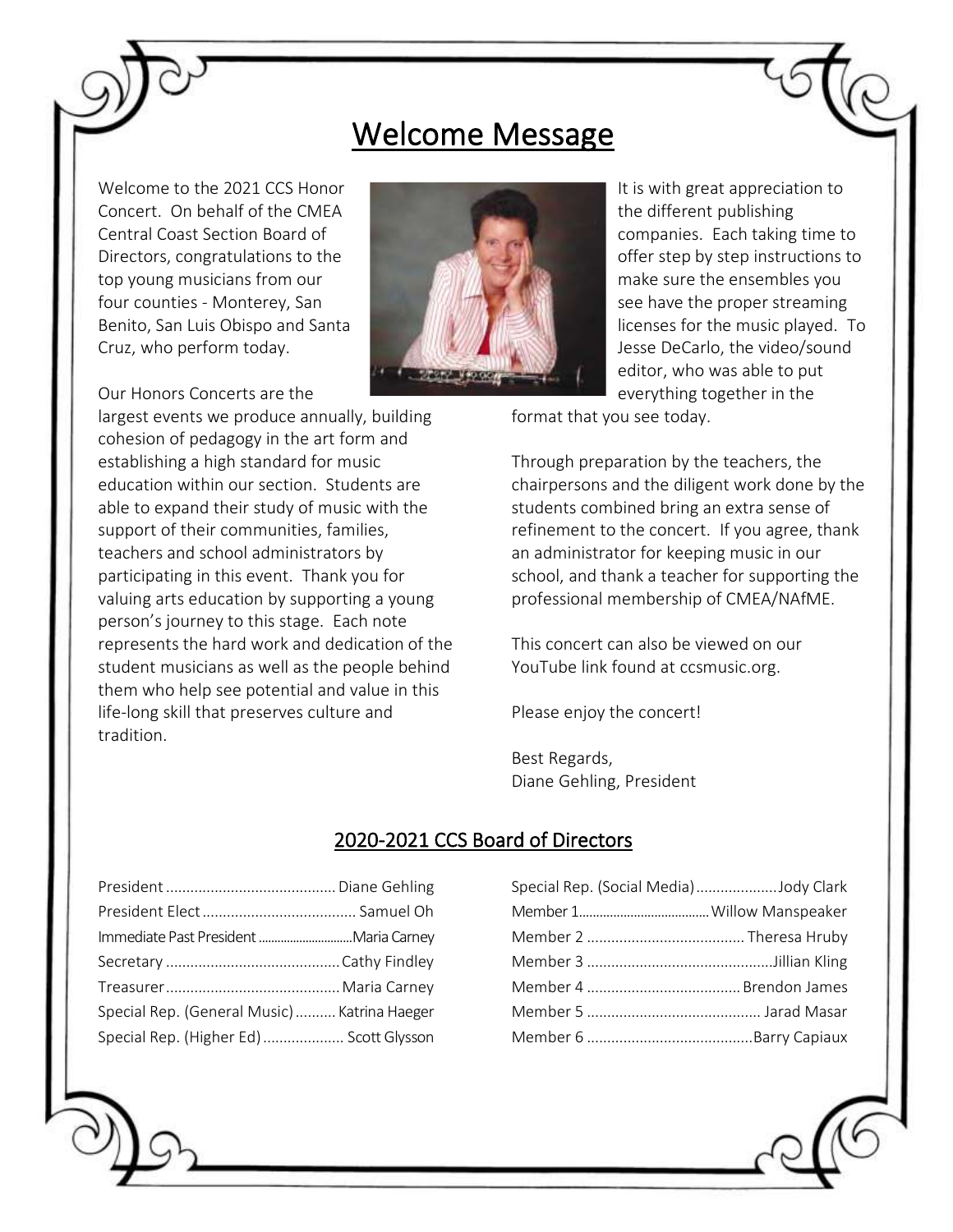| <b>Concert Program</b>                                                                                                                                                                                                                                             |  |
|--------------------------------------------------------------------------------------------------------------------------------------------------------------------------------------------------------------------------------------------------------------------|--|
| Middle School Honor Orchestra                                                                                                                                                                                                                                      |  |
| Heather Calame, CCS Event Chair<br><b>Grand Mesa Publishing</b><br>PERMISSION GRANTED                                                                                                                                                                              |  |
| Middle School Honor Band<br>Barry Capiaux, CCS Event Chair                                                                                                                                                                                                         |  |
| C.L. Barnhouse Company<br>PERMISSION GRANTED                                                                                                                                                                                                                       |  |
| Middle School Honor Choir<br>Jared Masar, CCS Event Chair                                                                                                                                                                                                          |  |
| Santa Barbara Music Publishing, Inc.<br>Matthew Curtis, Accompaniment                                                                                                                                                                                              |  |
| <b>High School Honor Orchestra</b><br>Theresa Hruby, CCS Event Chair<br>Symphony 3 ("Eroica" - Mvt. 1 Excerpts)  Ludwig Van Beethoven, Arr. by Robert Longfield<br>Copyright © 2009 Hal Leonard Corporation<br>International Copyright Secured All Rights Reserved |  |
| <b>High School Honor Band</b><br>Sam Oh, CCS Event Chair                                                                                                                                                                                                           |  |
| Copyright © 2009 Musicworks<br>7777 West Bluemound Road, Milwaukee, WI 53213<br>International Copyright Secured All Rights Reserved                                                                                                                                |  |
| <b>High School Honor Choir</b><br>Tom Lehmkuhl, CCS Event Chair                                                                                                                                                                                                    |  |
| © 2008 Cypress Choral Music<br>Scott MacMillan, Accompanist<br>Audrey Yip and Jack Norman, Soloists                                                                                                                                                                |  |
|                                                                                                                                                                                                                                                                    |  |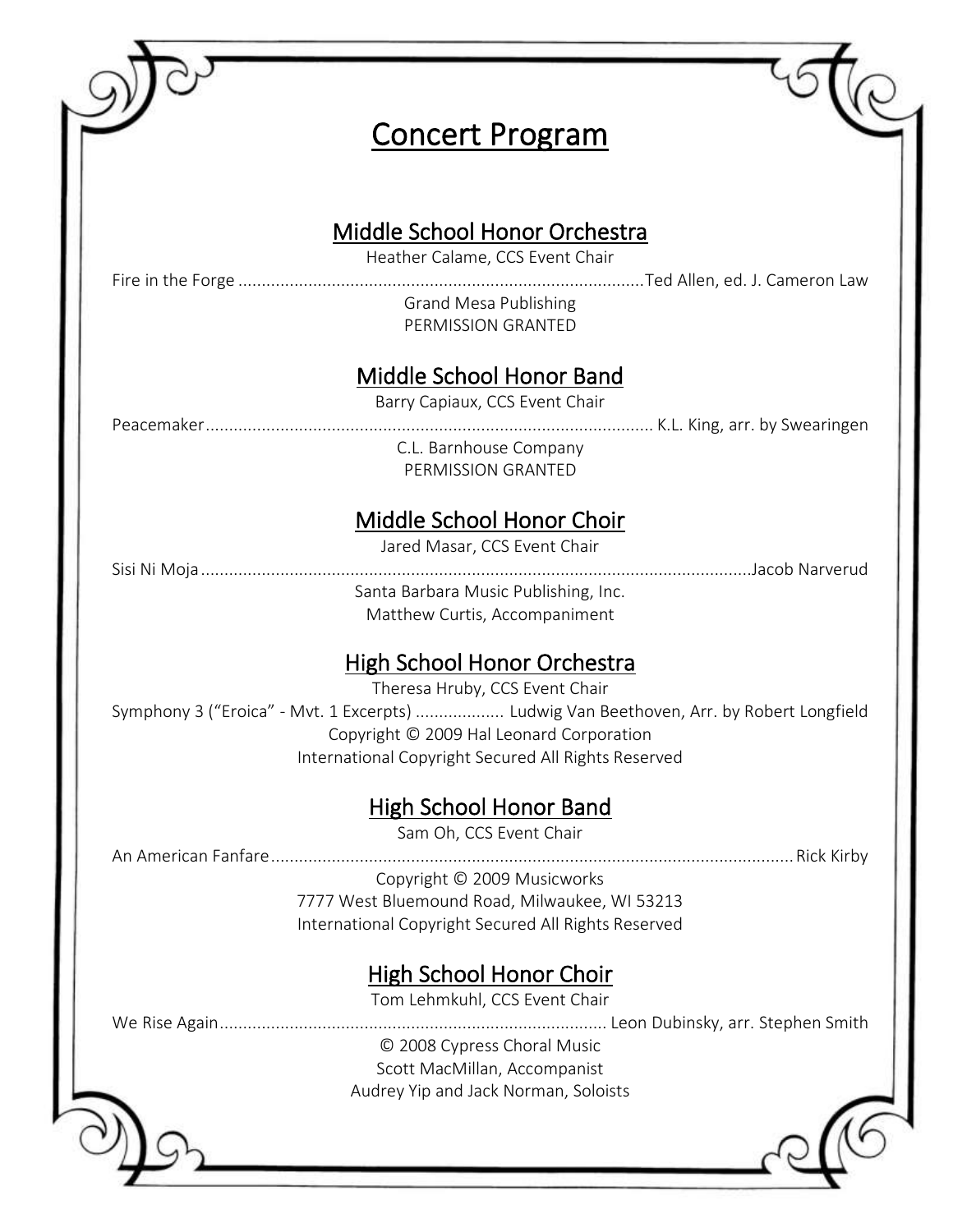# Students

\*Key to Schools below

## Middle School Honor Orchestra

#### Violin

Brayant Maldonado - FMS Clarae Mareece Clarke - FMS Diana Ojeda Bocardo - FMS Elizabeth Chan - CMS Emily Kim - CMS Erin Ikemiya - CMS Joseph Chung- MBCS

Katherine Angeles Sanchez - FMS Kylie Wright - CMS Sarah Lo – CMS

#### Cello

Brianna Sciuto - CMS Lillian Mendez – CMS

## Middle School Honor Band

#### Flute

Abigail Gabrielson - SLVMS Claire Kim - CMS Haylie Rivers - NMCUSD Joanna Lee - SBMS Taylor G. Madrid - RAJMA

#### Oboe

Merielle Flagg - CMS

Bass Clarinet

Leeza Gatson – AAA

Alto Saxophone Marc Kalman-Zulik - CMS

Trumpet Sebastian Gonzalez - NMMS Thomas Feci - RISE

# Middle School Honor Choir

#### Soprano

Claire Tulley - PGMS Elizabeth Chan - CMS Isabella Jones - PGMS Ishani Chowdhury - PGMS Juliet Norman - CMS Katarina Rokes - FMS Kiersten Jones - PGMS Lillian Murkison - PGMS Margaux Dubrana-Lehmkuhl - CMS

#### Naina Singh - CMS Olivia Englehorn - PGMS Serenety Rodriguez - FMS

#### Alto

Anna Prescott - CMS Lila Glazier - CMS Rashelle Bushey - FMS Tenor

Ashton Wirkus - FMS Braeden Putman - FMS Julius Dutta - CMS Max Magana - GVMS

#### Baritone

Conor O'Brien - PGMS Max Magana - GVMS Sebastian Danielson - CMS

Trombone Mackenzie Nesbitt - CMS

Percussion Aaron Bonynge – CMS Esau Ochoa-Avalos - GVMS

Megan Ikemiya - CMS Merry Angel Doherty - FMS Merielle Flagg - CMS

Asyel Mendoza - FMS

Bass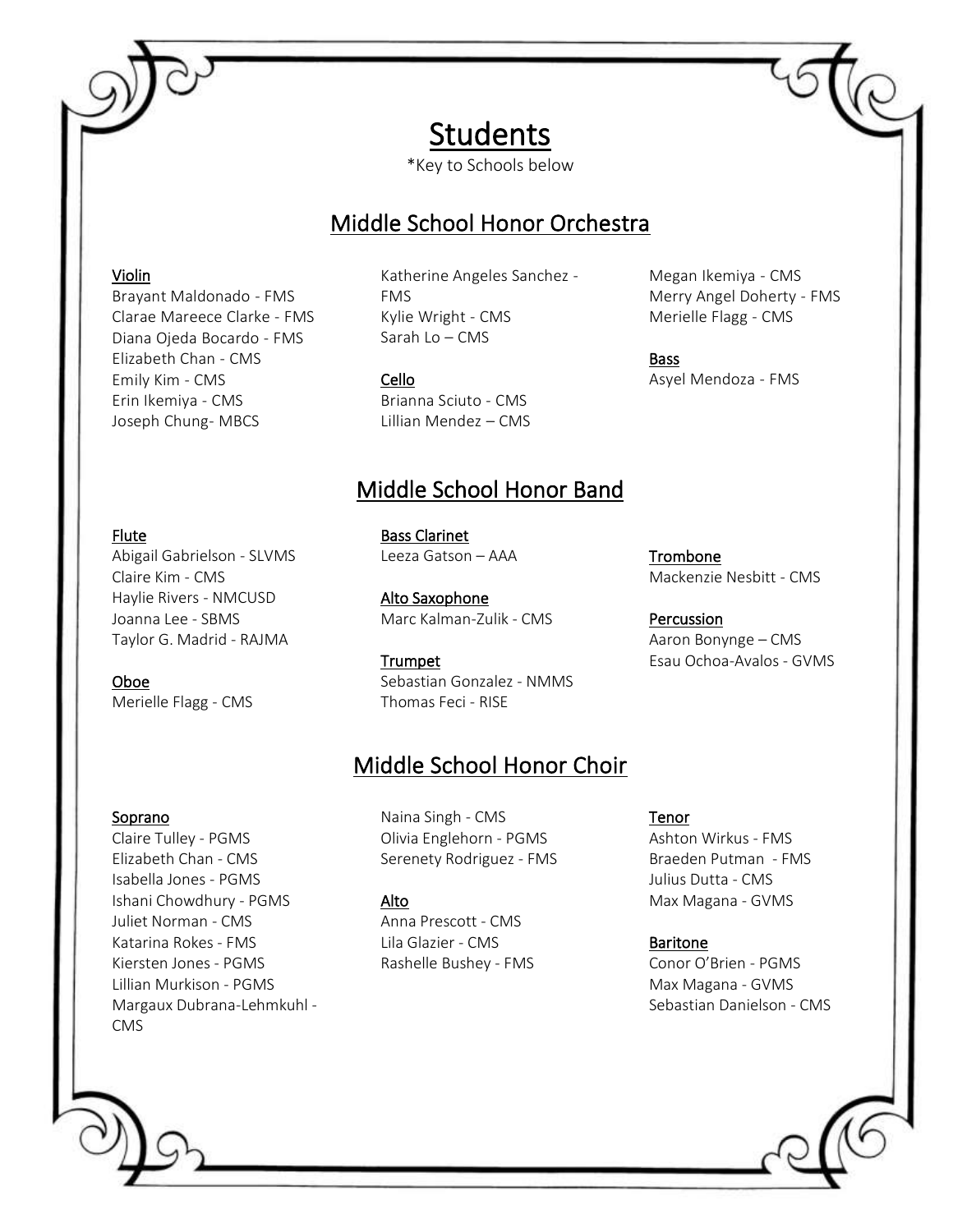#### Violin I

Ï

Anais Huet - PCS Angelina Moon - MHS Bella Hare Leiva - STEV Giana Burgalio - CHS Hannah Chin - CHS Jazmin Morenzi - STEV Kai Hu - STEV Kira Lieberman - PGHS Libby Travi - STEV Mckenzie Scattini - CHS Natalie Cerna - MHS Nathan Chen - CHS

## High School Honor Orchestra

Owen Shirrell - CHS Xander Lee - PCS

#### Violin II

Alina Jaffarove - PCS Hannah Chin - CHS Ian Mills - PGHS Rylee Sakakihara - PGHS Rylee Sakakihara - PGHS Xander Lee - PCS

#### Viola

Christe Oh - PGHS Colin Hathorne - PGHS Sophie Mateja - PCS Xander Lee – PCS

#### Cello

Corine Huang - STEV Melia Handley - CHS Taylan Dincer- CHS

**Bass** Jenica Okuhara – PGHS

#### Flute

Caroline Coen -PGHS Ethan Mckee - SLVHS Katrina Wu - STEV Sophia Catania - MVCS Zoë Huet – PCS

#### Oboe

Cayden Bloomer - PGHS Robert Gomez – CHS

#### Clarinet

Angeline Rivas - AHS Giada Scattini - CHS Marina Hobson - CHS Victoria Adint - PGHS

Alto Saxophone Taylan Dincer – CHS

#### Tenor Saxophone

Fabrizio Fonseca - SFHS Victoria Hernandez - MHS Zamanta Areli Garfias Barragan- AHS

High School Honor Band

#### Trumpet

Carlos Zarazua - CHS Jonathan Garvin-Gary - HOME Kai Hatton - PGHS Ronan Loberg - CHS Rodrigo Lara - AHS Troy Dawson - SFHS William Coen - PGHS

French Horn Jonah Polissar - SCHS Sophia Cho – CHS

#### Trombone

Isabella Davi - CHS Joshua Gabrielson SLVHS Nathan Lin - HAR

#### Euphonium

Elias Osorio - CHS Rigoberto Rivas – AHS

Tuba Kio Hill – STEV

Percussion Jonah Harre – HAR Ryan Eads - SHS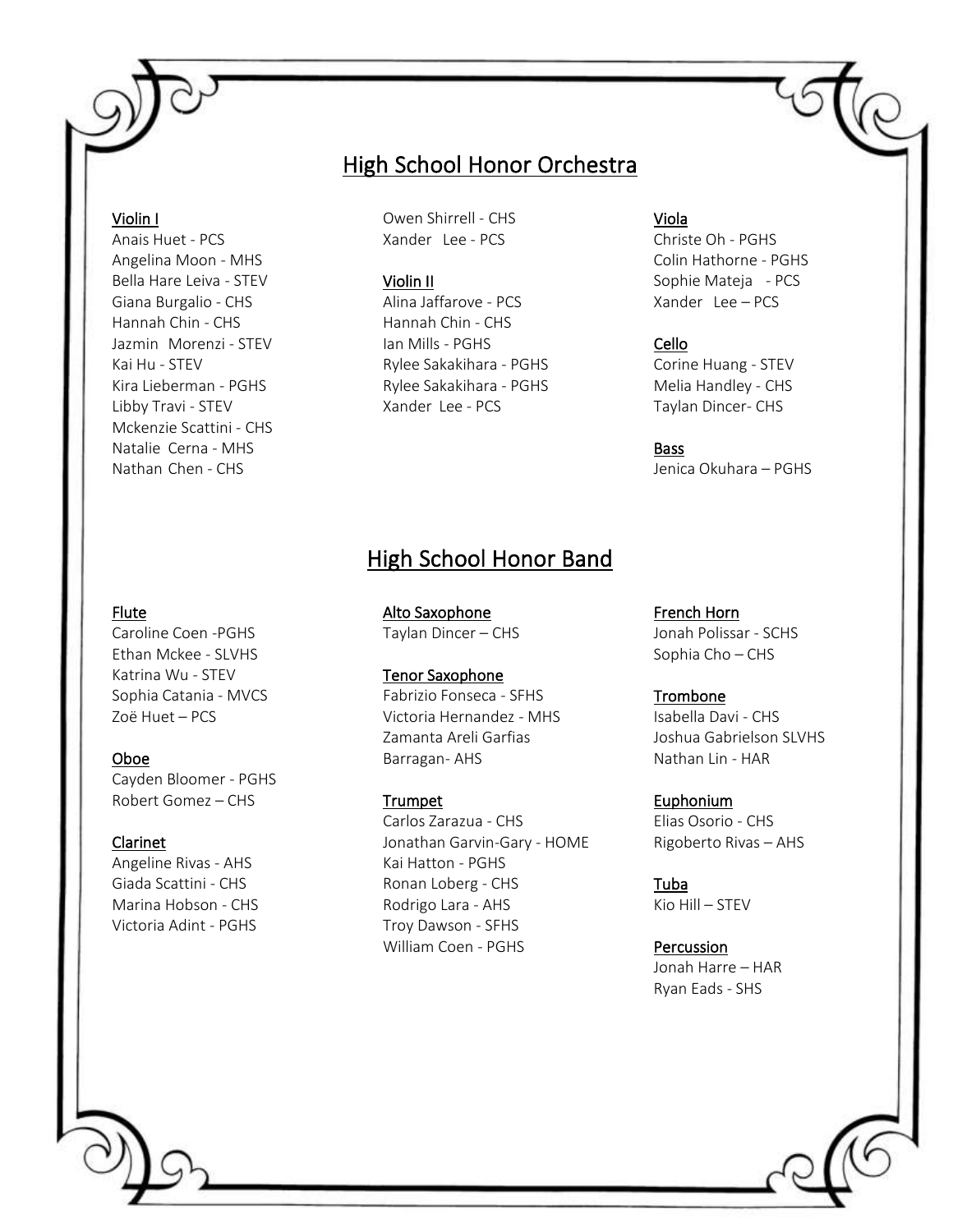#### SOPRANO

Amelie Lindberg - SCHS Ansam Qureshi - STEV Audrey Yip - STEV Bella Martinez - MVCS Daniella Medina Murillo - AHS Dayci Dishny - PHGS Genavieve Aguilera - MHS Hannah O'Brien - ATHS Jessica Karabedian - MAR Kyndle Choate - SHS Laurel Bowen - PHGS Lucy Guo - STEV Serra Arkin - PHGS Thalia Hubbard - PHGS Tori Whitney – SFHS

## **High School Honor Choir**

ALTO

Anjela Abanico - STEV Araceli Hernandez - SHS Ariana Diaz - RSJHS Elena Fromm - MVCS Elizabeth Shwaiko - SHS Emily Lee- MHS Gabby Kaatz - PHGS Hailey Atkinson - PHGS Isabella Hernandezsire - MHS Linda Khsawneh - MHS Mariah Rodriguez - AHS Marieli Abonce - SFHS Sophia Douglas - CHS Svea Andeson - SVHS Tyra Domalaog - PHGS Xinyue Zhao – STEV

# Acknowledgements

Jesse DeCarlo, Sound/Video Editor Willow Manspeaker, Editing Coordinator CCS Board and Chairpersons

#### **TENOR**

Dakota Boulware - PHGS Jack Norman - CHS Nathan Stevens - PHGS Noah Pope - STEV Sam Catania - MVCS Vic Andrade – AHS

#### **BASS**

**.....** 

Caleb Roehrig - CHS Chase Lander - CHS Jean-Luc Dupreez - STEV Matteo DeMarco - SCHS Nathan Stevens - PHGS

# Jesse DeCarlo

Produce - Record - Mix

(831) 277-1062 jessedecarlo@mac.com www.jessedecarlo.com